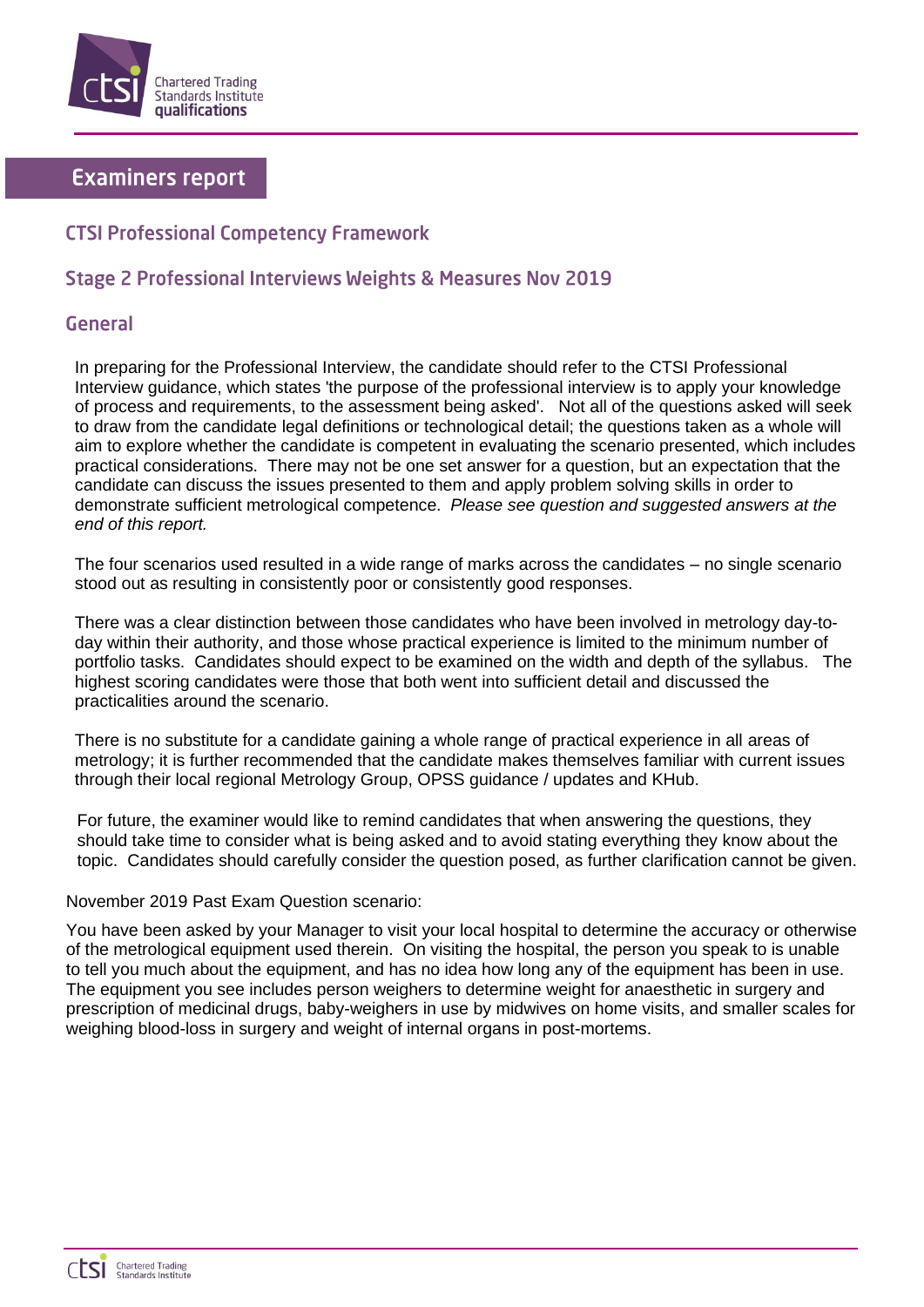# Questions Asked during the interview:

1. What legislation and legal requirements may apply in this scenario, and in relation to each of the examples stated?

Regulation 3 NAWI 2016 - regulated instruments include "the determination of mass in the practice of medicine for weighing patients for the purposes of monitoring, diagnosis and medical treatment", which of the equipment falls within the stated purposes; relevant commencement date and what legal requirements would be.

2. What steps can you take to determine whether the equipment you see is subject to legal requirements?

If compliant, then usual markings. If no markings, not necessarily non-complaint, but could have been put into use prior to commencement date (2003). Appreciation from candidate that not as simple as 'asking the trader' in an in use for trade scenario: e.g. health boards generally cover large areas and equipment may have been purchased by different hospital or health board central estates / purchasing department; equipment may have been bought in bulk and stored before 2003, but put into service after, etc. Can serial number on equipment or guidance from manufacturer help with determining age? Is there any locally applied 'asset number' which can provide traceability and age?

3. What guidance is available to assist you in providing advice to the hospital; and in practical terms to whom would you give this advice?

Answers may include UKWF guidance, guidance from Expert Groups following National NMO (OPSS) projects, Department of Health Guidance (England only – but is this adopted / followed in devolved nations – opportunity for discussion). Some health boards have PA relationships – do they cover metrology? Candidate may consider providing detailed advice to Estates / purchasing department for the health board, and more practical advice on use and accuracy (e.g. keeping equipment level, avoiding shock loading) to the user of the equipment, such as ward sister or health visitor with dedicated baby-weigher.

4. What considerations need to be taken into account in testing such equipment for accuracy?

Most equipment will be up to 220kg, so transporting large amount of weights – do you have access to these numbers? Do you use same weights as testing platform machines? Health and safety considerations and practicalities – transporting, lifting, stacking on uneven surfaces (bed weigher) or curved / moulded surfaces (baby weigher or chair weigher). Avoidance of contamination – inspector and equipment – anti-bac wipes, use of disposable paper on pan, etc. More experienced candidates may be able to add that baby weighers may have a 'locking mechanism' whereby the display locks once the weight is stabilised, meaning loads cannot be added progressively.

5. What practical advice on compliance could you give to the hospital?

Various considerations that the candidate may discuss, including, but not limited to: whether swapping out all 'old' equipment (even if accurate) for new practical for a hospital – discussion about accurate weighing versus hospital budget constraints – are any of the examples given more critical? If in devolved nations, do you advise on following DoH England guidance? Practical advice on accurate use – examples from national project included baby weighers being used on beds to provide soft surface if baby rolled out; person weighers being used to weigh small children by the parent's weight being deducted from the weight of parent carrying small child, etc. Ask and discuss how equipment is used in practice.